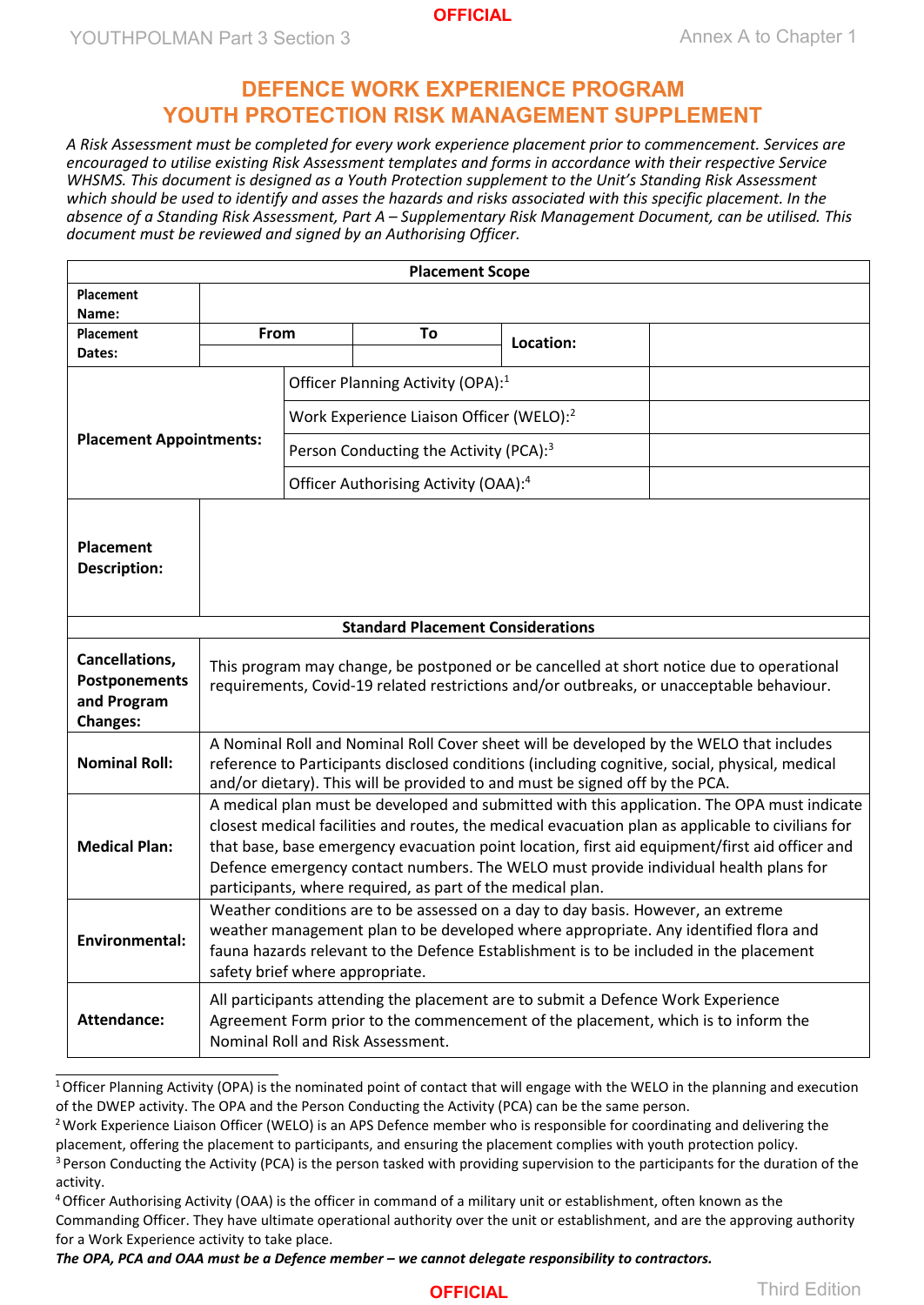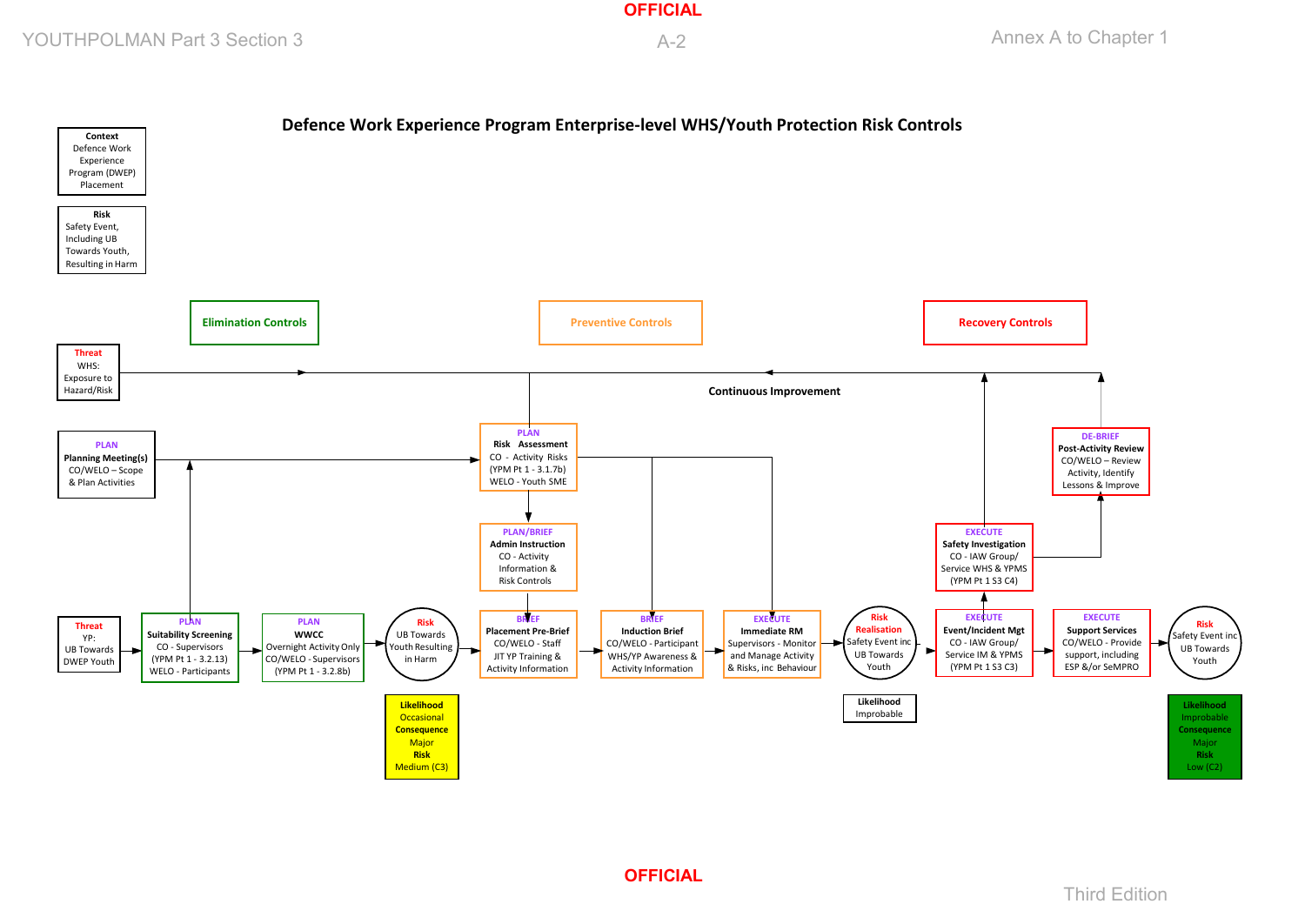# YOUTHPOLMAN Part 3 Section 3 A-3 Annex A to Chapter 1

|                                                                                                                                                                                                                                                                                                                                                                                                                                                                                                                                                                                                         | <b>Officer Planning Activity (OPA) Declaration</b>                                                                                                                                                                                                                                                                                                                                                                                                                                                                            |                                         |  | <b>YES</b> | <b>NO</b> |
|---------------------------------------------------------------------------------------------------------------------------------------------------------------------------------------------------------------------------------------------------------------------------------------------------------------------------------------------------------------------------------------------------------------------------------------------------------------------------------------------------------------------------------------------------------------------------------------------------------|-------------------------------------------------------------------------------------------------------------------------------------------------------------------------------------------------------------------------------------------------------------------------------------------------------------------------------------------------------------------------------------------------------------------------------------------------------------------------------------------------------------------------------|-----------------------------------------|--|------------|-----------|
|                                                                                                                                                                                                                                                                                                                                                                                                                                                                                                                                                                                                         | CO/WELO Planning Meetings - Determine scope and plan activities                                                                                                                                                                                                                                                                                                                                                                                                                                                               |                                         |  |            |           |
| Program Youth.                                                                                                                                                                                                                                                                                                                                                                                                                                                                                                                                                                                          | I have read and understand unacceptable behaviour towards Defence Work Experience<br>YOUTHPOLMAN Part 1, Section 1, Chapter 1, YOUTHPOLMAN Part 1, Section 2, Chapter 2,<br>YOUTHPOLMAN Part 1, Section 2, Chapter 2, Annex C                                                                                                                                                                                                                                                                                                 |                                         |  |            |           |
| provided to the WELO.                                                                                                                                                                                                                                                                                                                                                                                                                                                                                                                                                                                   | WWCC has been conducted for overnight activity supervisors and a copy of confirmation has been<br>YOUTHPOLMAN Part 1, Section 3, Chapter 2 - 3.2.8b: a WWCC is NOT required to support a<br>Defence Youth Program activity, unless they are required to provide care and supervision<br>of youth participating in an overnight activity.                                                                                                                                                                                      |                                         |  |            |           |
| Risk Assessment has been conducted and a copy has been provided to the WELO.<br>YOUTHPOLMAN Part 1, Section 3, Chapter 1 - 3.1.7b: Task/Activity Risk Assessment:<br>WHS and youth protection risks must be considered and effectively managed as part of<br>any deliberate and/or immediate risk assessment for a task/activity. In addition to WHS,<br>youth safety factors must be considered with respect to DWEP participants' age, maturity<br>(including physical, emotional and behavioural status) and risk appetite                                                                           |                                                                                                                                                                                                                                                                                                                                                                                                                                                                                                                               |                                         |  |            |           |
| Placement.                                                                                                                                                                                                                                                                                                                                                                                                                                                                                                                                                                                              | I acknowledge my obligations under the Work Health and Safety Act 2011 (Cth) for the health and<br>safety duties I and the Department of Defence owe to the participants during the Work Experience                                                                                                                                                                                                                                                                                                                           |                                         |  |            |           |
| ٠                                                                                                                                                                                                                                                                                                                                                                                                                                                                                                                                                                                                       | Are the participants being transported throughout this placement?<br>When transporting a single under 18 participant in any vehicle, two adults should be                                                                                                                                                                                                                                                                                                                                                                     |                                         |  |            |           |
| present whenever possible.<br>I acknowledge that all activities are to have appropriate risk assessments in place specific to the<br>activity and where it will be based.<br>Appropriate PPE and dress code is to be worn and additional controls are to be<br>implemented to account for age/skills/experience of participants.<br>Activities are also only to be conducted by qualified personnel in accordance with SI/OIPs.<br>٠<br>States and Territories Education bodies may have restrictions with regards to some<br>٠<br>activities. Please clarify these excluded activities with your WELO. |                                                                                                                                                                                                                                                                                                                                                                                                                                                                                                                               |                                         |  |            |           |
|                                                                                                                                                                                                                                                                                                                                                                                                                                                                                                                                                                                                         | Are weapons being viewed, used or handled in this placement?<br>• Weapons displays are delivered IAW DSM - Part 62:66 Annex E Security Requirements for<br>Display and Demonstrate of Weapons.<br>DWEP participants cannot undertake any activities in the WTTS at this time. They are able<br>to enter WTTS and observe a demonstration.<br>States and Territories Education bodies may have restrictions with regards to weapons<br>being viewed, used or handled. Please clarify these excluded activities with your WELO. |                                         |  |            |           |
| <b>OPA Name:</b>                                                                                                                                                                                                                                                                                                                                                                                                                                                                                                                                                                                        |                                                                                                                                                                                                                                                                                                                                                                                                                                                                                                                               | Signature:                              |  |            |           |
| Unit:                                                                                                                                                                                                                                                                                                                                                                                                                                                                                                                                                                                                   |                                                                                                                                                                                                                                                                                                                                                                                                                                                                                                                               | Date:<br>(if completed<br>as hard copy) |  |            |           |
| Rank:                                                                                                                                                                                                                                                                                                                                                                                                                                                                                                                                                                                                   |                                                                                                                                                                                                                                                                                                                                                                                                                                                                                                                               | Email:                                  |  |            |           |
|                                                                                                                                                                                                                                                                                                                                                                                                                                                                                                                                                                                                         | <b>OPA Comments</b>                                                                                                                                                                                                                                                                                                                                                                                                                                                                                                           |                                         |  |            |           |
|                                                                                                                                                                                                                                                                                                                                                                                                                                                                                                                                                                                                         |                                                                                                                                                                                                                                                                                                                                                                                                                                                                                                                               |                                         |  |            |           |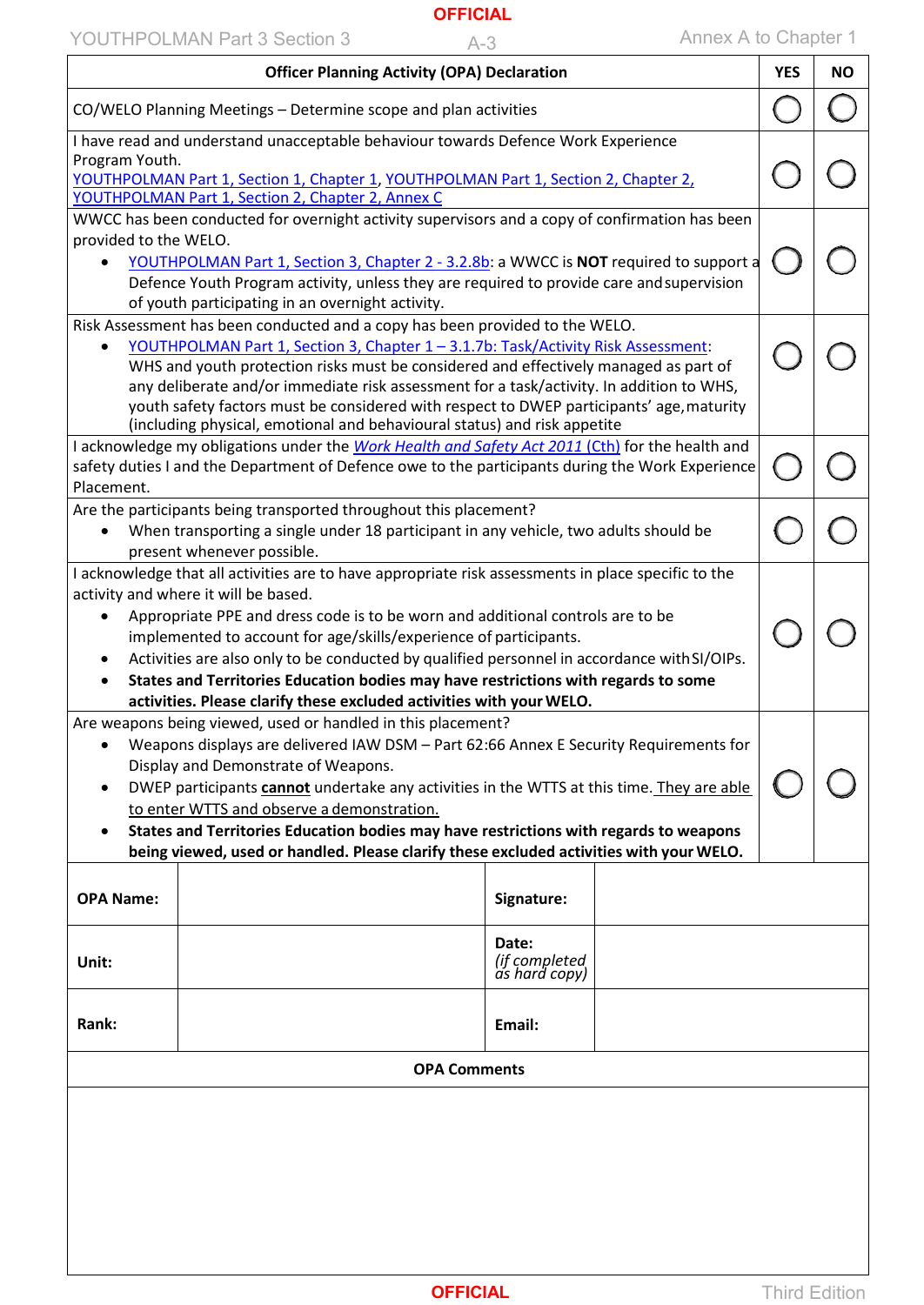| Work Experience Liaison Officer (WELO) Review and Acknowledgement                                                                                                                                                                                                                                                                                                                                                                                                                                                                                                                                                                                                                                                                                                                                                                                                                                                                                                                                                                                                                                                                                                                                                                                                               | Yes | <b>No</b> | N/A |
|---------------------------------------------------------------------------------------------------------------------------------------------------------------------------------------------------------------------------------------------------------------------------------------------------------------------------------------------------------------------------------------------------------------------------------------------------------------------------------------------------------------------------------------------------------------------------------------------------------------------------------------------------------------------------------------------------------------------------------------------------------------------------------------------------------------------------------------------------------------------------------------------------------------------------------------------------------------------------------------------------------------------------------------------------------------------------------------------------------------------------------------------------------------------------------------------------------------------------------------------------------------------------------|-----|-----------|-----|
| I have reviewed and assessed that all context-specific youth protection risk mitigation<br>strategies are being adhered to, including:<br>Unacceptable behaviour - Youth on Youth: Control measures can include, code<br>of conduct, induction covering unacceptable behaviour and how to report it,<br>appropriate supervision<br>Unacceptable behaviour - Adult on Youth: Control measures can include, Youth<br>$\bullet$<br>Safety Training Level 1 and Level 2, WELO and/or DWEP Reservist present, Adult<br>Code of Conduct signed by PCA, Just In Time Training, WWCC for Overnight<br>Placements, suitability screening                                                                                                                                                                                                                                                                                                                                                                                                                                                                                                                                                                                                                                                 |     |           |     |
| I have consulted with the OPA and PCA to ensure youth safety has been considered as<br>part of the Unit WHS risk assessment, including factors such DWEP participants' age,<br>maturity (including physical, emotional and behavioural status) and risk appetite.                                                                                                                                                                                                                                                                                                                                                                                                                                                                                                                                                                                                                                                                                                                                                                                                                                                                                                                                                                                                               |     |           |     |
| I have provided Just In Time Training (either via sending appropriate training package or<br>presenting package directly) to staff involved in the placement.                                                                                                                                                                                                                                                                                                                                                                                                                                                                                                                                                                                                                                                                                                                                                                                                                                                                                                                                                                                                                                                                                                                   |     |           |     |
| I acknowledge that the Nominal Roll has been referenced, particularly in relation to the<br>Participants disclosed cognitive, social, physical, medical and/or dietary information (if any)<br>as part of this approval.                                                                                                                                                                                                                                                                                                                                                                                                                                                                                                                                                                                                                                                                                                                                                                                                                                                                                                                                                                                                                                                        |     |           |     |
| Covid-19<br>I have advised Participants of Covid-19 protocols<br>$\bullet$<br>Provided them with the Covid-19 Risk Factors Advice and Acknowledgement Form<br>٠<br>and have advised they must present this upon arrival to their placement.<br>Activities are planned on the basis that activities will not include elementsof physical<br>$\bullet$<br>contact with another person<br>My Placement Form includes advice to the participants to download relevant State<br>٠<br>and Territory app for COVID QR Check-ins on bases.<br>Where it is not possible for patrons to have access to a smart phone, messes within<br>٠<br>the Defence Estate must achieve the State/Territory government requirements<br>through the recording of the data gathered from the use of DCAC in the firstinstance.<br>For training establishments where the volume of patrons transiting through the<br>٠<br>messes precludes the use of a DCAC, the record can be in the form of a spreadsheet<br>or any other form of digital entry that can track customer check-ins and protects the<br>privacy of your client.<br>Placement is to have a COVID-19 checklist and is planned to ensure compliance with<br>Defence 'preparing for a COVIDSafe workplace and COVID-19 Restrictions Matrix. |     |           |     |
| Food is being provided and the Mess has been advised of participants' dietary<br>requirements and/or allergies.                                                                                                                                                                                                                                                                                                                                                                                                                                                                                                                                                                                                                                                                                                                                                                                                                                                                                                                                                                                                                                                                                                                                                                 |     |           |     |
| I acknowledge my obligations under the Work Health and Safety Act 2011 (Cth) for the<br>health and safety duties I and the Department of Defence owe to the participants during the<br>Work Experience Placement.                                                                                                                                                                                                                                                                                                                                                                                                                                                                                                                                                                                                                                                                                                                                                                                                                                                                                                                                                                                                                                                               |     |           |     |
| For overnight placements, I have sighted all supervising staff's WWCC/WWVP checks and<br>lodged in the DWEP Staff Compliance Spreadsheet.                                                                                                                                                                                                                                                                                                                                                                                                                                                                                                                                                                                                                                                                                                                                                                                                                                                                                                                                                                                                                                                                                                                                       |     |           |     |
| Name:<br>Email:                                                                                                                                                                                                                                                                                                                                                                                                                                                                                                                                                                                                                                                                                                                                                                                                                                                                                                                                                                                                                                                                                                                                                                                                                                                                 |     |           |     |
| Signature:                                                                                                                                                                                                                                                                                                                                                                                                                                                                                                                                                                                                                                                                                                                                                                                                                                                                                                                                                                                                                                                                                                                                                                                                                                                                      |     |           |     |
| <b>Comments</b>                                                                                                                                                                                                                                                                                                                                                                                                                                                                                                                                                                                                                                                                                                                                                                                                                                                                                                                                                                                                                                                                                                                                                                                                                                                                 |     |           |     |
|                                                                                                                                                                                                                                                                                                                                                                                                                                                                                                                                                                                                                                                                                                                                                                                                                                                                                                                                                                                                                                                                                                                                                                                                                                                                                 |     |           |     |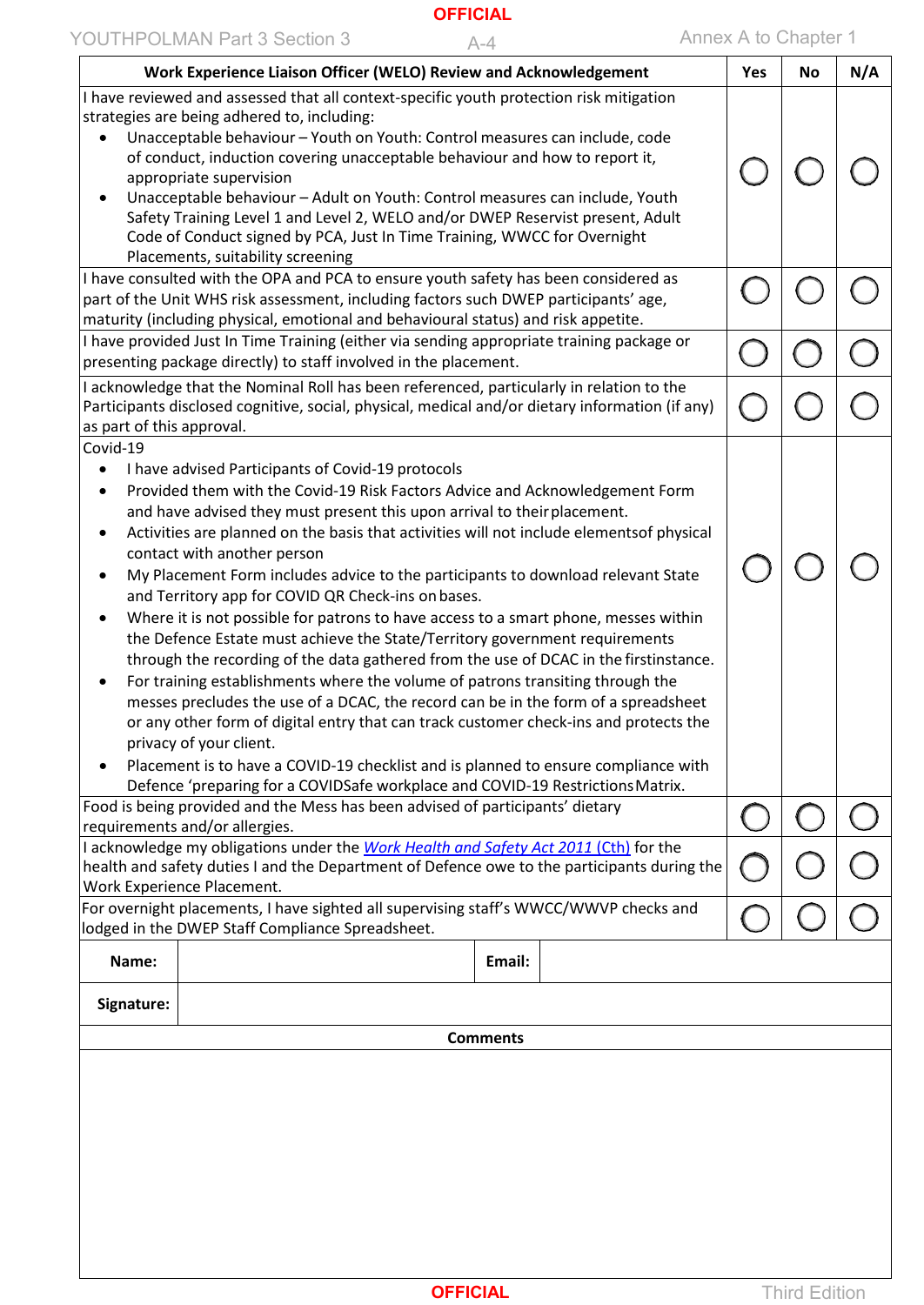| <b>Person Conducting Activity (PCA)</b><br><b>Declaration</b>                                                                                                                                                                                                      | Yes | <b>No</b> |  |  |
|--------------------------------------------------------------------------------------------------------------------------------------------------------------------------------------------------------------------------------------------------------------------|-----|-----------|--|--|
| I have read and understand unacceptable behaviour towards Defence Work Experience                                                                                                                                                                                  |     |           |  |  |
| Program Youth.<br>YOUTHPOLMAN Part 1, Section 1, Chapter 1, YOUTHPOLMAN Part 1, Section 2, Chapter 2,<br>YOUTHPOLMAN Part 1, Section 2, Chapter 2, Annex C                                                                                                         |     |           |  |  |
| I have read, understand and signed the Defence Youth Safe Code of Conduct (Adult) prior to                                                                                                                                                                         |     |           |  |  |
| supervising a work experience placement or activity and have provided a copy of this to the WELO.<br>YOUTHPOLMAN Part 3, Section 2, Chapter 2, Annex A: Defence Youth Safe Code of Conduct (Adult)                                                                 |     |           |  |  |
| In addition to the WHS risks identified for this placement, youth safety factors with respect to<br>DWEP participants' age, maturity (including physical, emotional and behavioural status) and risk<br>appetite have been identified and discussed with the WELO. |     |           |  |  |
| Will you be conducting water activities on this placement?                                                                                                                                                                                                         |     |           |  |  |
| Prior to any water/water craft based activity, the supervisor of the activity must<br>$\bullet$                                                                                                                                                                    |     |           |  |  |
| verbally confirm all participants can swim.                                                                                                                                                                                                                        |     |           |  |  |
| All water based activities are to be undertaken IWA Standard Risk Assessments in<br>$\bullet$                                                                                                                                                                      |     |           |  |  |
| place specific to the pool/facility where the activity occurs.                                                                                                                                                                                                     |     |           |  |  |
| Note: State/Territory Education Departments may have restrictions on waterbased<br>٠<br>activities; seek guidance from WELO                                                                                                                                        |     |           |  |  |
| Will you be conducting any specialised workplace/workshop activities on this placement?                                                                                                                                                                            |     |           |  |  |
| PPE is required to undertake activity safely<br>$\bullet$                                                                                                                                                                                                          |     |           |  |  |
| All activities are conducted under appropriately qualified and skilled operators                                                                                                                                                                                   |     |           |  |  |
| Where specific dress code is required this is clearly communicated with WELO for inclusion<br>٠                                                                                                                                                                    |     |           |  |  |
| on My Placement Form                                                                                                                                                                                                                                               |     |           |  |  |
| In addition to overall site/activity inductions, participants are given safety inductions for all<br>$\bullet$                                                                                                                                                     |     |           |  |  |
| equipment, tools, machinery and instruments.                                                                                                                                                                                                                       |     |           |  |  |
| Are the participants being transported throughout this placement?                                                                                                                                                                                                  |     |           |  |  |
| When transporting a single under 18 participant in any vehicle, two adults should be<br>٠                                                                                                                                                                          |     |           |  |  |
| present whenever possible.<br>Will you be conducting any physical training activities on this placement?                                                                                                                                                           |     |           |  |  |
| All land based PT/AT is conducted IAW respective Service policy advice                                                                                                                                                                                             |     |           |  |  |
| Nominal Roll includes participant's pre-existing injuries, medical condition/s and self-rating                                                                                                                                                                     |     |           |  |  |
| of participants' level of fitness and any activity exclusions based on educational institutions                                                                                                                                                                    |     |           |  |  |
| insurance policy.                                                                                                                                                                                                                                                  |     |           |  |  |
| Land based PT activities to be conducted only by qualified PTI's, CFL's or MFL's                                                                                                                                                                                   |     |           |  |  |
| For the conduct of the Pre-enlistment Fitness Assessment (PFA), personnel authorised to                                                                                                                                                                            |     |           |  |  |
| conduct physical activities includes any member of the ADF of the rank of CPL(E) or above,                                                                                                                                                                         |     |           |  |  |
| posted to Defence Force Recruiting (DFR), who has been trained and deemed competent by                                                                                                                                                                             |     |           |  |  |
| an ADF PTI and successfully completed the DFR PFA Supervising Officer course.                                                                                                                                                                                      |     |           |  |  |
| Adventurous Training is to be conducted only by qualified UATI, UATL or A/UATL as<br>٠                                                                                                                                                                             |     |           |  |  |
| appropriate based on specific adventurous activity being undertaken PTI or member                                                                                                                                                                                  |     |           |  |  |
| conducting activity to adjust the intensity to reflect participant/s skill/fitness level.                                                                                                                                                                          |     |           |  |  |
| Challenge by Choice Principles to be adopted.                                                                                                                                                                                                                      |     |           |  |  |
| PTIs to check to confirm fitness levels and any injuries/potential issues prior to activity                                                                                                                                                                        |     |           |  |  |
| Participants who are not able to participate who are identified on the Nominal Roll to sit out<br>٠                                                                                                                                                                |     |           |  |  |
| Name:                                                                                                                                                                                                                                                              |     |           |  |  |
| Email:                                                                                                                                                                                                                                                             |     |           |  |  |
| Signature:                                                                                                                                                                                                                                                         |     |           |  |  |
| <b>Comments</b>                                                                                                                                                                                                                                                    |     |           |  |  |
|                                                                                                                                                                                                                                                                    |     |           |  |  |
|                                                                                                                                                                                                                                                                    |     |           |  |  |
|                                                                                                                                                                                                                                                                    |     |           |  |  |
|                                                                                                                                                                                                                                                                    |     |           |  |  |
|                                                                                                                                                                                                                                                                    |     |           |  |  |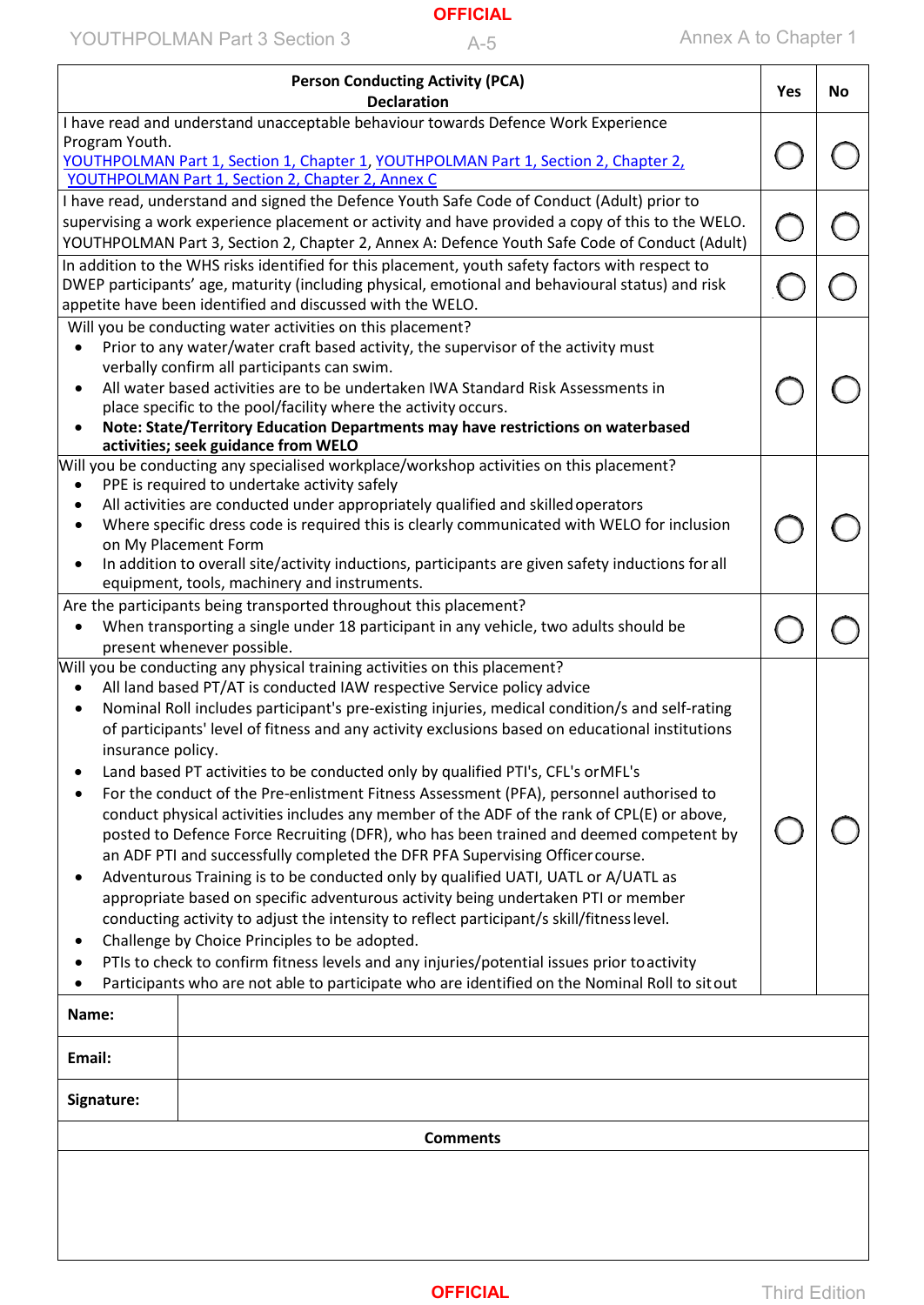# YOUTHPOLMAN Part 3 Section 3 A-6 Annex A to Chapter 1

|                             | <b>Placement Medical Plan</b><br>(PCA/POC to complete sections unless otherwise indicated) |                                                                                                                          |                                            |           |  |  |  |
|-----------------------------|--------------------------------------------------------------------------------------------|--------------------------------------------------------------------------------------------------------------------------|--------------------------------------------|-----------|--|--|--|
|                             |                                                                                            |                                                                                                                          |                                            |           |  |  |  |
|                             | <b>Placement Name:</b>                                                                     |                                                                                                                          |                                            |           |  |  |  |
|                             |                                                                                            | From                                                                                                                     | To                                         |           |  |  |  |
|                             | <b>Placement Dates:</b>                                                                    |                                                                                                                          |                                            | Location: |  |  |  |
|                             |                                                                                            |                                                                                                                          |                                            |           |  |  |  |
|                             |                                                                                            |                                                                                                                          | <b>Medical Facilities</b>                  |           |  |  |  |
| Closest Medical Facility:   |                                                                                            | Route to facility:                                                                                                       |                                            |           |  |  |  |
|                             |                                                                                            |                                                                                                                          |                                            |           |  |  |  |
| Opening Hours:              |                                                                                            |                                                                                                                          |                                            |           |  |  |  |
|                             |                                                                                            |                                                                                                                          |                                            |           |  |  |  |
|                             |                                                                                            |                                                                                                                          |                                            |           |  |  |  |
| Contact Number:             |                                                                                            |                                                                                                                          |                                            |           |  |  |  |
|                             |                                                                                            |                                                                                                                          |                                            |           |  |  |  |
| Alternate 24hr medical      |                                                                                            | Route to facility:                                                                                                       |                                            |           |  |  |  |
| facility (If closest is not |                                                                                            |                                                                                                                          |                                            |           |  |  |  |
| 24 hour):                   |                                                                                            |                                                                                                                          |                                            |           |  |  |  |
|                             |                                                                                            |                                                                                                                          |                                            |           |  |  |  |
| Opening Hours:              |                                                                                            |                                                                                                                          |                                            |           |  |  |  |
|                             |                                                                                            |                                                                                                                          |                                            |           |  |  |  |
|                             |                                                                                            |                                                                                                                          |                                            |           |  |  |  |
| Contact Number:             |                                                                                            |                                                                                                                          |                                            |           |  |  |  |
|                             |                                                                                            |                                                                                                                          |                                            |           |  |  |  |
|                             |                                                                                            |                                                                                                                          | <b>Medical Evacuation Plan</b>             |           |  |  |  |
|                             |                                                                                            |                                                                                                                          |                                            |           |  |  |  |
|                             |                                                                                            |                                                                                                                          |                                            |           |  |  |  |
|                             |                                                                                            |                                                                                                                          |                                            |           |  |  |  |
|                             |                                                                                            |                                                                                                                          |                                            |           |  |  |  |
|                             |                                                                                            |                                                                                                                          |                                            |           |  |  |  |
|                             |                                                                                            |                                                                                                                          |                                            |           |  |  |  |
|                             |                                                                                            |                                                                                                                          | <b>Emergency Evacuation Point Location</b> |           |  |  |  |
|                             |                                                                                            |                                                                                                                          |                                            |           |  |  |  |
|                             |                                                                                            |                                                                                                                          |                                            |           |  |  |  |
|                             |                                                                                            |                                                                                                                          | First Aid Equipment / First Aid Officer    |           |  |  |  |
|                             |                                                                                            |                                                                                                                          |                                            |           |  |  |  |
|                             |                                                                                            |                                                                                                                          |                                            |           |  |  |  |
|                             |                                                                                            | Communications: Detail the Defence emergency contact numbers for the placement                                           |                                            |           |  |  |  |
|                             |                                                                                            |                                                                                                                          |                                            |           |  |  |  |
|                             |                                                                                            |                                                                                                                          |                                            |           |  |  |  |
|                             |                                                                                            |                                                                                                                          |                                            |           |  |  |  |
|                             |                                                                                            |                                                                                                                          |                                            |           |  |  |  |
|                             |                                                                                            |                                                                                                                          |                                            |           |  |  |  |
|                             |                                                                                            | Participant Declared Medical/Dietary/Allergy Information (WELO to complete)                                              |                                            |           |  |  |  |
|                             |                                                                                            | Have any participants declared medical conditions, dietary requirements or allergies on their agreements?                |                                            |           |  |  |  |
| <b>NO</b>                   | <b>YES</b>                                                                                 | If YES - Please see Nominal Roll for specifics. Any medical/treatment plans will be<br>attached to Nominal Roll by WELO. |                                            |           |  |  |  |
|                             |                                                                                            |                                                                                                                          |                                            |           |  |  |  |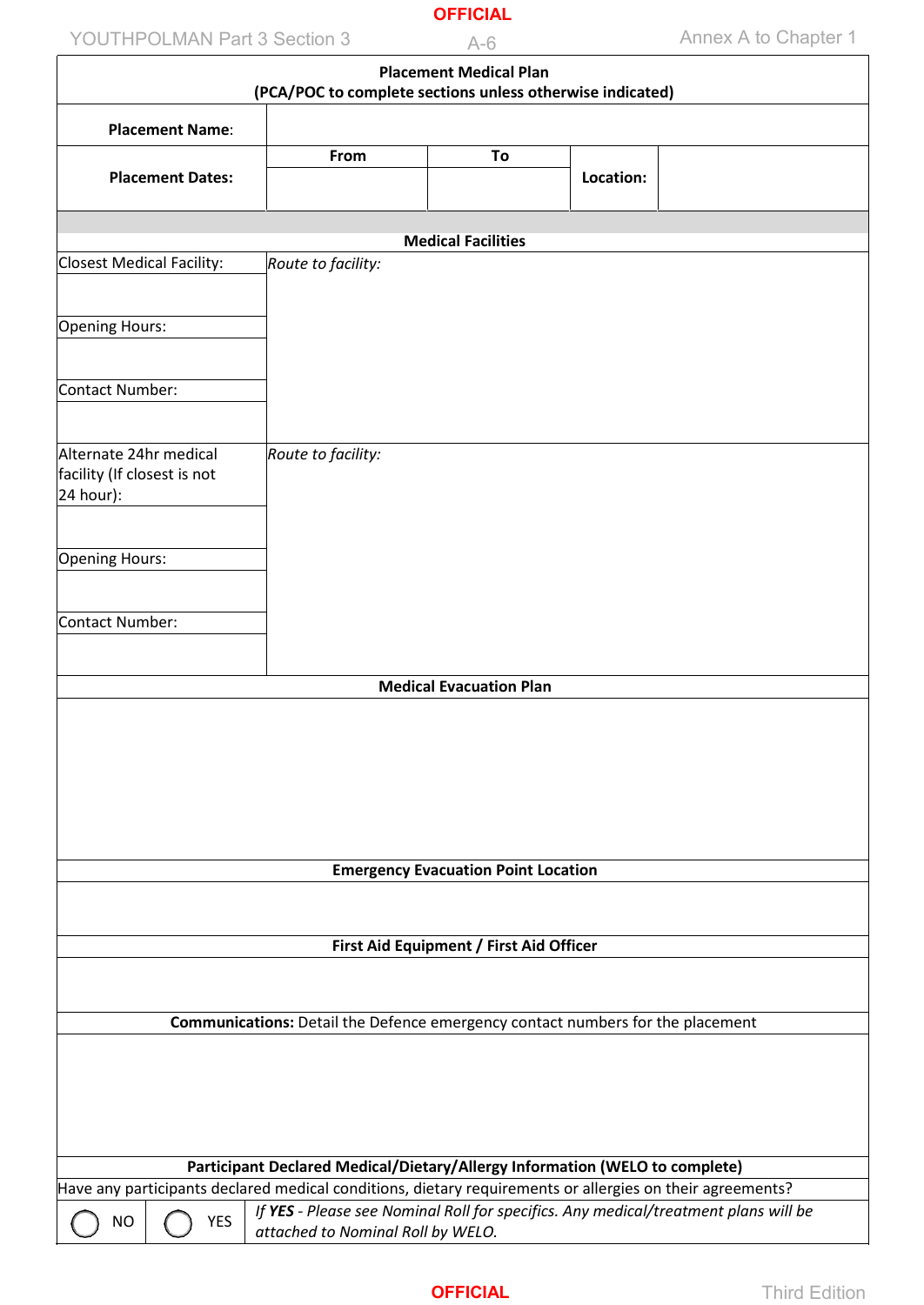YOUTHPOLMAN Part 3 Section 3 A-7 Annex A to Chapter 1

 $\overline{1}$ 

|                                                                                                                                                | <b>Officer Authorising Activity (OAA) Review and Approval</b>                                                                                                                                             |                                      |  |  |  |  |  |  |
|------------------------------------------------------------------------------------------------------------------------------------------------|-----------------------------------------------------------------------------------------------------------------------------------------------------------------------------------------------------------|--------------------------------------|--|--|--|--|--|--|
|                                                                                                                                                | I acknowledge my obligations under the Work Health and Safety Act 2011 (Cth) the health and safety duties I<br>and the Department of Defence owe to the participant during the Work Experience Placement. |                                      |  |  |  |  |  |  |
|                                                                                                                                                |                                                                                                                                                                                                           |                                      |  |  |  |  |  |  |
| I acknowledge my obligations under YOUTHPOLMAN Part 1, Section 3, Chapter 1 - Defence Youth<br>Protection Risk Management (refer to 3.1.7) and |                                                                                                                                                                                                           |                                      |  |  |  |  |  |  |
| YOUTHPOLMAN Part 1, Section 3, Chapter 3 - Youth Protection Complaint and Event/IncidentManagement.                                            |                                                                                                                                                                                                           |                                      |  |  |  |  |  |  |
| I will ensure appropriate supervision of the Participants during the Work Experience Placement.                                                |                                                                                                                                                                                                           |                                      |  |  |  |  |  |  |
|                                                                                                                                                | I acknowledge my obligation to advise all ADF personnel involved in this work experience activity who                                                                                                     |                                      |  |  |  |  |  |  |
|                                                                                                                                                | will engage with young people, to complete Defence Youth Safety Training Level 1 - Awareness and<br>Defence Youth Safety Training Level 2 - Practitioner as required (available on Campus).               |                                      |  |  |  |  |  |  |
|                                                                                                                                                | I acknowledge that a Risk Assessment has been created with reference to the DWEP Nominal Roll,                                                                                                            |                                      |  |  |  |  |  |  |
|                                                                                                                                                | particularly in relation to the Participant's disclosed cognitive, social, physical, medical and/or dietary                                                                                               |                                      |  |  |  |  |  |  |
| information (if any).                                                                                                                          |                                                                                                                                                                                                           |                                      |  |  |  |  |  |  |
|                                                                                                                                                | For overnight placements only: I acknowledge that supervisors on overnight placements have undergone                                                                                                      |                                      |  |  |  |  |  |  |
|                                                                                                                                                | relevant suitability screening and hold valid WWCC/WWVP as applicable to their state.                                                                                                                     |                                      |  |  |  |  |  |  |
| <b>OAA Name:</b>                                                                                                                               |                                                                                                                                                                                                           | Signature:                           |  |  |  |  |  |  |
| Unit:                                                                                                                                          |                                                                                                                                                                                                           | Date:<br>(if completed as hard copy) |  |  |  |  |  |  |
| Rank:                                                                                                                                          |                                                                                                                                                                                                           | Email:                               |  |  |  |  |  |  |
|                                                                                                                                                | <b>Comments</b>                                                                                                                                                                                           |                                      |  |  |  |  |  |  |
|                                                                                                                                                |                                                                                                                                                                                                           |                                      |  |  |  |  |  |  |
|                                                                                                                                                |                                                                                                                                                                                                           |                                      |  |  |  |  |  |  |
|                                                                                                                                                |                                                                                                                                                                                                           |                                      |  |  |  |  |  |  |
|                                                                                                                                                |                                                                                                                                                                                                           |                                      |  |  |  |  |  |  |
|                                                                                                                                                |                                                                                                                                                                                                           |                                      |  |  |  |  |  |  |
|                                                                                                                                                |                                                                                                                                                                                                           |                                      |  |  |  |  |  |  |
|                                                                                                                                                |                                                                                                                                                                                                           |                                      |  |  |  |  |  |  |
|                                                                                                                                                |                                                                                                                                                                                                           |                                      |  |  |  |  |  |  |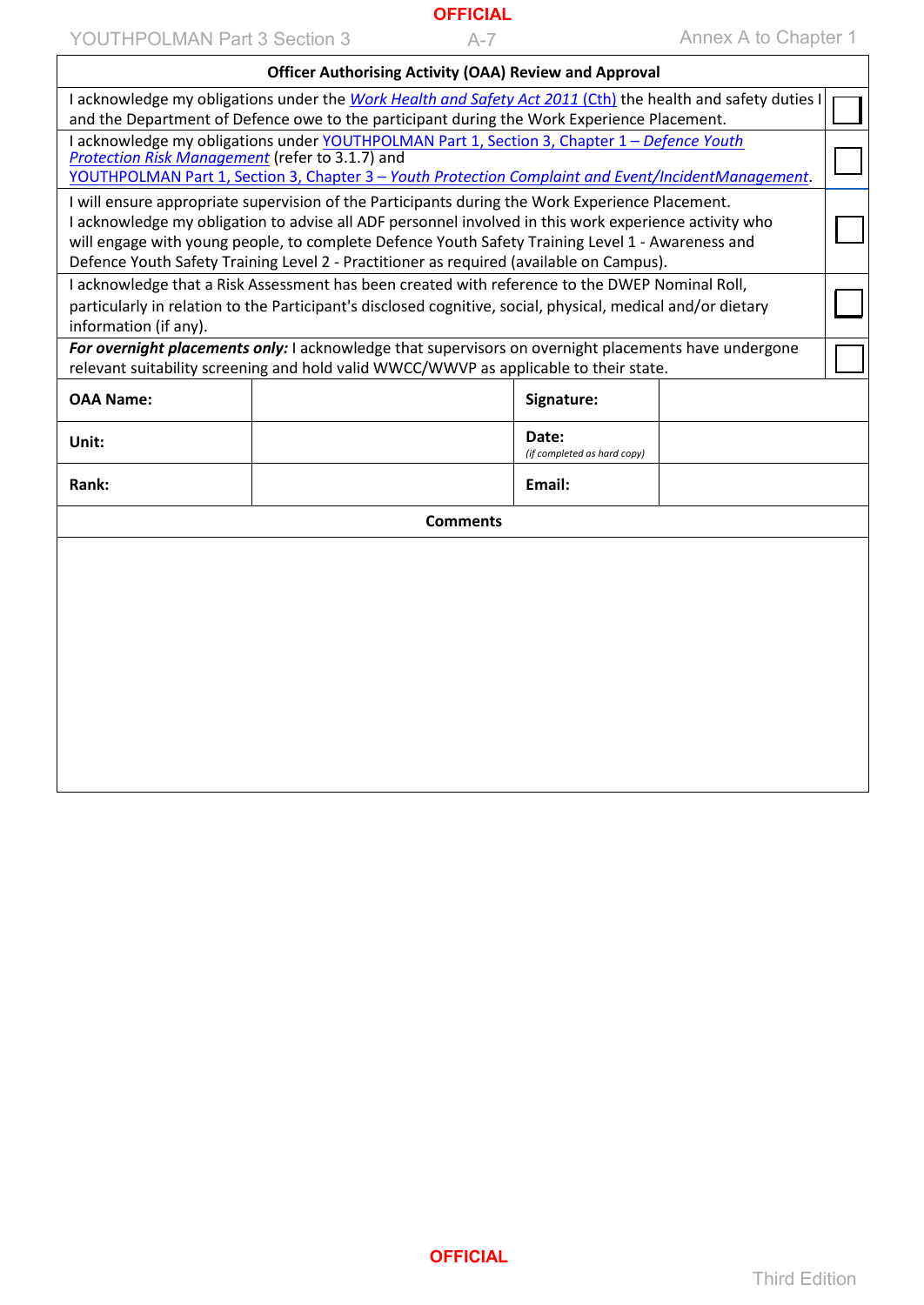## **Part A – Supplementary Risk Management Document**

#### **Supplementary Risk Management**

*A supplementary risk assessment is to be completed for all planned activities that have not already been identified and addressed above. When identifying risks and hazards associated with an activity, consider the 'Likelihood' of occurring and the 'Consequence'. Use the rating system below to get the outcome. Note: Residual Risk Scores must be 'LOW' or 'VERY LOW' for work experience placements. This section does not need to be completed if a separate unit risk assessment is undertaken and*

*obtains a score of 'Low' or 'Very Low'. A copy is to be provided to the Work Experience Liaison Officer and attached as a reference to this assessment.*

| Likelihood |                       | Consequence             |                         |                         |                          |                          |  |
|------------|-----------------------|-------------------------|-------------------------|-------------------------|--------------------------|--------------------------|--|
|            |                       | Minor (A)               | Moderate (B)            | Major (C)               | Critical (D)             | Catastrophic<br>(E)      |  |
| (5)        | <b>Almost Certain</b> | (A5)<br><b>LOW</b>      | (B5)<br><b>MEDIUM</b>   | (C5)<br><b>HIGH</b>     | (D5)<br><b>VERY HIGH</b> | (E5)<br><b>VERY HIGH</b> |  |
| (4)        | Probable              | (A4)<br><b>LOW</b>      | (B4)<br><b>MEDIUM</b>   | (C4)<br><b>HIGH</b>     | (D4)<br><b>HIGH</b>      | (E4)<br><b>VERY HIGH</b> |  |
| (3)        | <b>Occasional</b>     | (A3)<br><b>VERY LOW</b> | (B3)<br>LOW             | (C3)<br><b>MEDIUM</b>   | (D3)<br><b>HIGH</b>      | (E3)<br><b>HIGH</b>      |  |
| (2)        | Improbable            | (A2)<br><b>VERY LOW</b> | (B2)<br><b>VERY LOW</b> | (C2)<br>LOW             | (D2)<br><b>MEDIUM</b>    | (E2)<br><b>MEDIUM</b>    |  |
| (1)        | Rare                  | (A1)<br><b>VERY LOW</b> | (B1)<br><b>VERY LOW</b> | (C1)<br><b>VERY LOW</b> | (D1)<br>LOW              | (E1)<br>LOW              |  |

| Rating                 |                       | <b>Likelihood Description</b>                                                                                                                                                                            |  |
|------------------------|-----------------------|----------------------------------------------------------------------------------------------------------------------------------------------------------------------------------------------------------|--|
| (5)                    | <b>Almost Certain</b> | Expected to occur during the planned activity. Is known to occur frequently in<br>similar activities.                                                                                                    |  |
| (4)                    | Probable              | Expected to occur in most circumstances, but is not certain. Is known to have<br>occurred previously in similar activities.                                                                              |  |
| (3)                    | <b>Occasional</b>     | Not expected to occur during planned activity. Sporadic but not uncommon.                                                                                                                                |  |
| (2)                    | Improbable            | Not expected to occur during the planned activity. Occurrence conceivable but<br>considered uncommon.                                                                                                    |  |
| (1)                    | Rare                  | Not expected to occur during the planned activity. Occurrence conceivable but<br>not expected to occur.<br><b>Consequence Description</b>                                                                |  |
|                        |                       |                                                                                                                                                                                                          |  |
|                        | Rating                |                                                                                                                                                                                                          |  |
| (E)<br>Catastrophic    |                       | Multiple fatalities OR 10 or more injuries / illnesses categorised as 'critical'.                                                                                                                        |  |
| (D)                    | <b>Critical</b>       | Single fatality and/or permanent total disability OR 10 or more injuries or<br>illnesses categorised as 'major'.                                                                                         |  |
| (C)<br>Major           |                       | Serious injury or illness requiring immediate admission to hospital as an<br>inpatient and/or permanent partial disability OR 10 or more injuries/illnesses<br>categorised as 'moderate'.                |  |
| (B)<br><b>Moderate</b> |                       | Injury or illness causing no permanent disability, which requires non- emergency<br>medical attention by a registered health practitioner OR 10 or more injuries or<br>illnesses categorised as 'minor'. |  |
| (A)<br><b>Minor</b>    |                       | Minor injury or illness that is treatable in the workplace (first aid) or by a                                                                                                                           |  |